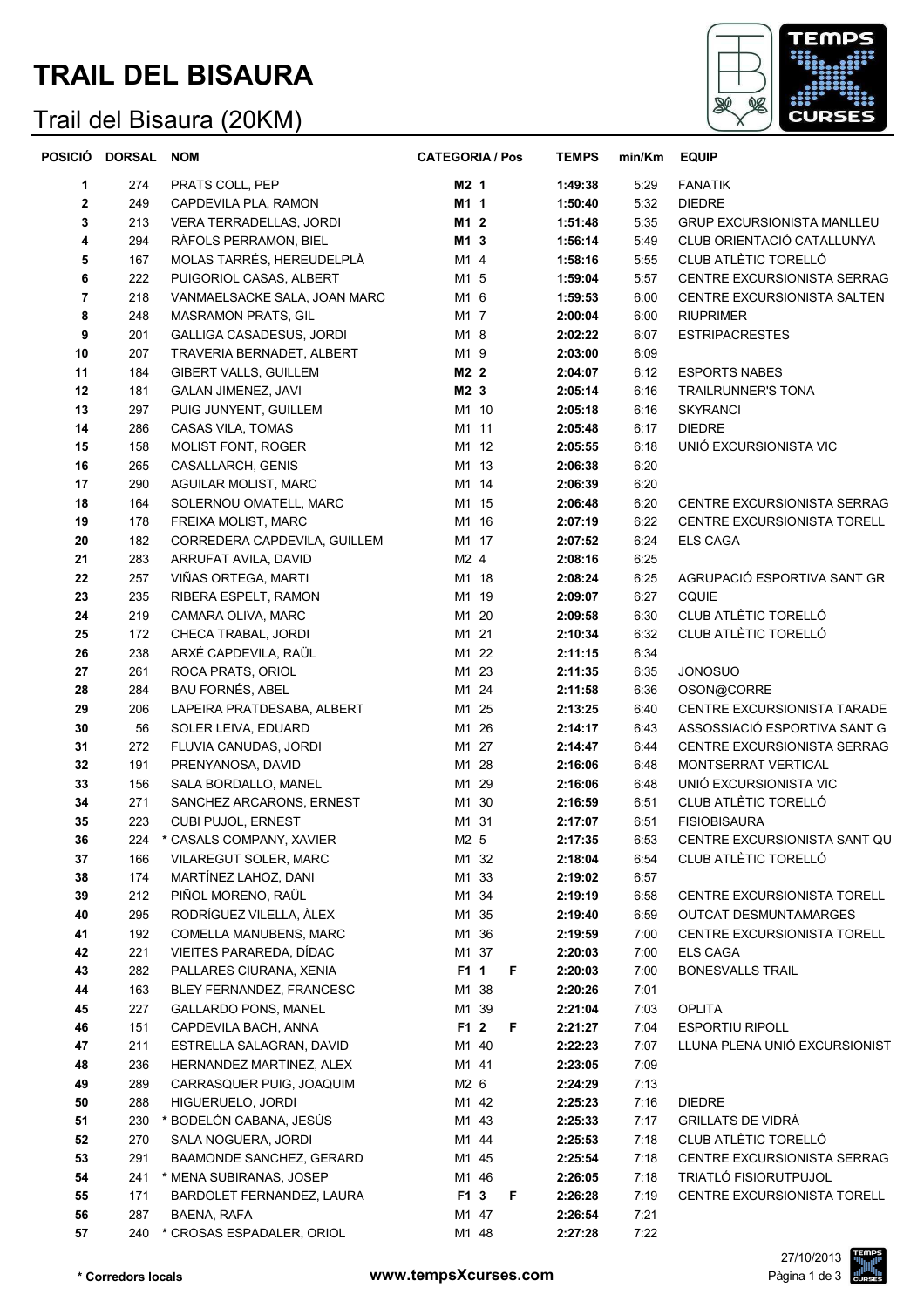# **TRAIL DEL BISAURA**

### Trail del Bisaura (20KM)



|     | POSICIÓ DORSAL | <b>NOM</b>                    | <b>CATEGORIA / Pos</b> | <b>TEMPS</b> | min/Km | <b>EQUIP</b>                  |
|-----|----------------|-------------------------------|------------------------|--------------|--------|-------------------------------|
| 58  | 195            | XAMPRÓ, CARLES                | M1 49                  | 2:28:07      | 7:24   | <b>ELS CAGA</b>               |
| 59  | 210            | * CORDOBA DACHS, JORDI        | M2 7                   | 2:28:07      | 7:24   | CLUB EXCURSIONISTA SANT QUIR  |
| 60  | 169            | TOR BARDOLET, ARNAU           | M1 50                  | 2:28:07      | 7:24   |                               |
| 61  | 242            | SESERAS ESPINET, MIQUEL       | M2 8                   | 2:28:27      | 7:25   | <b>TREMP RUNNERS</b>          |
| 62  | 256            | LORENZO PRAT, GUILLEM         | M1 51                  | 2:28:30      | 7:26   |                               |
| 63  | 281            | FERRER CRUSELLAS, NÚRIA       | F1 4<br>F              | 2:29:10      | 7:28   | <b>FISIOBISAURA</b>           |
| 64  | 225            | * ESQUERRÀ ROVIRA, JOAQUIM    | M1 52                  | 2:29:42      | 7:29   |                               |
| 65  | 208            | PICH CAÑISÀ, SERGI            | M2 9                   | 2:30:39      | 7:32   |                               |
| 66  | 194            | SALA RIPOLL, GERARD           | M1 53                  | 2:30:41      | 7:32   | <b>ESTRIPACRESTES</b>         |
| 67  | 200            | <b>BAUTISTA ALCALA, JORDI</b> | M1 54                  | 2:30:42      | 7:32   | <b>ESTRIPACRESTES</b>         |
| 68  | 276            | MARGINET CARBONES, JORDI      | M2 10                  | 2:31:00      | 7:33   |                               |
| 69  | 292            | PLA CUADRADO, JORDI           | M2 11                  | 2:31:00      | 7:33   | CENTRE EXCURSIONISTA SERRAG   |
| 70  | 259            | SOLÀ VERGARA, FORTIÀ          | M2 12                  | 2:31:14      | 7:34   |                               |
| 71  | 232            | PRATS COLL, ALBERT            | M1 55                  | 2:32:18      | 7:37   | <b>GRILLATS DE VIDRÀ</b>      |
| 72  | 216            | ESCOLÀ PUIG, ARNAU            | M1 56                  | 2:33:15      | 7:40   | <b>ESTRIPACRESTES</b>         |
| 73  | 231            | ABELEDO SÁNCHEZ, PLACIDO      | M2 13                  | 2:33:19      | 7:40   | <b>L'HEXPLORER</b>            |
| 74  | 233            | SERRA FERRER, DAVID           | M2 14                  | 2:33:22      | 7:40   | <b>DIEDRE</b>                 |
| 75  | 229            | MARTOS GONZÁLEZ, MANEL        | M1 57                  | 2:33:25      | 7:40   | <b>DIEDRE</b>                 |
| 76  | 162            | VALADEZ, ABEL                 | M2 15                  | 2:33:27      | 7:40   | <b>PITICOLLONS</b>            |
| 77  | 243            | PINELL HERNÀNDEZ, ALBERT      | M2 16                  | 2:34:13      | 7:43   | MASQUES SANT ANDREU           |
| 78  | 193            | CASAS SOLER, MARC             | M1 58                  | 2:34:14      | 7:43   | CENTRE EXCURSIONISTA TORELL   |
| 79  | 154            | MARTINEZ SAUQUET, ENRIC       | M1 59                  | 2:36:21      | 7:49   | <b>BARCELONA ATLETISME</b>    |
| 80  | 217            | VILASECA SERRAT, EDU          | M2 17                  | 2:36:44      | 7:50   | LLUNA PLENA UNIÓ EXCURSIONIST |
| 81  | 199            | COMELLAS SOLA, ALBERT         | M2 18                  | 2:37:15      | 7:52   | CENTRE EXCURSIONISTA TORELL   |
| 82  | 185            | PARÉS MARTÍNEZ, CARLES        | M2 19                  | 2:38:17      | 7:55   | CLUB NATACIÓ VIC-ETB          |
| 83  | 197            | GUITERAS RIUPAIRO, ANNA       | F2 1<br>F              | 2:38:21      | 7:55   |                               |
| 84  | 255            | SANCHEZ, ELENA                | F1 5<br>F              | 2:38:36      | 7:56   | CLUB EXCURSIONISTA TORELLÓ    |
| 85  | 268            | MUÑOZ MUÑOZ, ALBERT           | M2 20                  | 2:38:38      | 7:56   | OLÍMPIC MANLLEU               |
| 86  | 203            | PLANAS GASOL, DAVID           | M1 60                  | 2:38:53      | 7:57   | <b>ELS CAGA</b>               |
| 87  | 299            | CODINA ALES, NURIA            | F2 2<br>F              | 2:39:53      | 8:00   | SICORIS CLUB LLEIDA           |
| 88  | 165            | GUERRERO MONTERO, JORDI       | M1 61                  | 2:40:42      | 8:02   | <b>SALTAMARGES</b>            |
| 89  | 159            | * MONTERO PÉREZ, MANEL        | M1 62                  | 2:40:43      | 8:02   |                               |
| 90  | 266            | VAQUE AVILA, MARC             | M1 63                  | 2:40:47      | 8:02   | CENTRE EXCURSIONISTA SERRAG   |
| 91  | 175            | RIERA ARIAS, GEMMA            | F1 6<br>F              | 2:42:58      | 8:09   | SEDENTARIS.CAT ORISTÀ         |
| 92  | 152            | GAMISSANS SALA, MÀRIUS        | M1 64                  | 2:43:01      | 8:09   | <b>ESPORTIU RIPOLL</b>        |
| 93  | 214            | MAS COMERMA, GIL              | M1 65                  | 2:43:31      | 8:11   | CLUB EXCURSIONISTA VOLTRAGA   |
| 94  | 204            | SALA RUSIÑOL, ERIC            | M1 66                  | 2:43:31      | 8:11   | CLUB EXCURSIONISTA VOLTREGA   |
| 95  | 250            | PORTET FREIXA, PEP            | M1 67                  | 2:43:33      | 8:11   |                               |
| 96  | 237            | FREIXANET, VALENTÍ            | M1 68                  | 2:43:37      | 8:11   | <b>BIAPUM</b>                 |
| 97  | 254            | PAÑELLA BARÓ, CLARA           | F2 3<br>F              | 2:43:41      | 8:11   | UNIÓ EXCURSIONISTA DE VIC     |
| 98  | 285            | <b>GARROTE SOLIS, DAVID</b>   | M1 69                  | 2:44:32      | 8:14   |                               |
| 99  | 421            | CAPDEVILA ALVAREZ, PEP        | M1 70                  | 2:44:33      | 8:14   |                               |
| 100 | 298            | BOLLO SANVISEN, ALEIX         | M1 71                  | 2:45:59      | 8:18   | SICORIS CLUB LLEIDA           |
| 101 | 275            | MORENO MASJUAN, ALICIA        | F2 4<br>F              | 2:46:47      | 8:20   | SALTAMARJES TEAM              |
| 102 | 277            | VISTOS FAJA, JORDI            | M1 72                  | 2:46:48      | 8:20   | SALTAMARJES TEAM              |
| 103 | 247            | TANTINYA HIJANO, JOAN         | M1 73                  | 2:46:52      | 8:21   |                               |
| 104 | 264            | * BOSCH BARNILS, ARNAU        | M1 74                  | 2:47:22      | 8:22   |                               |
| 105 | 160            | BARTRINA CODINA, AGUSTÍ       | M1 75                  | 2:47:35      | 8:23   | CENTRE EXCURSIONISTA TORELL   |
| 106 | 190            | <b>GUIX CASALI, LAMBERT</b>   | M1 76                  | 2:47:36      | 8:23   | CENTRE EXCURSIONISTA TORELL   |
| 107 | 173            | FONT CODINA, MARC             | M1 77                  | 2:47:36      | 8:23   | CENTRE EXCURSIONISTA TORELL   |
| 108 | 293            | HUIZINGA POL, ANDREU          | M1 78                  | 2:47:52      | 8:24   | CLUB ATLETIC TORELLÓ          |
| 109 | 187            | * SORIANO BLAZQUEZ, DAVID     | M2 21                  | 2:48:10      | 8:24   | SANT ANDREU                   |
| 110 | 239            | PUJOL MOLLA, RAIMON AMER      | M1 79                  | 2:49:34      | 8:29   |                               |
| 111 | 300            | DNNYS SAAVEDRA, EDSON         | M1 80                  | 2:50:30      | 8:32   |                               |
| 112 | 269            | MUÑOZ MUÑOZ, XEVI             | M1 81                  | 2:51:31      | 8:35   | OLÍMPIC MANLLEU               |
| 113 | 260            | BOMBARDÓ GABERNET, CRISTINA   | F <sub>2</sub> 5<br>F  | 2:51:33      | 8:35   | CLUB MUNTANYENC MONISTROLE    |
| 114 | 155            | MADAULA SOLER, ELOI           | M1 82                  | 2:52:02      | 8:36   |                               |